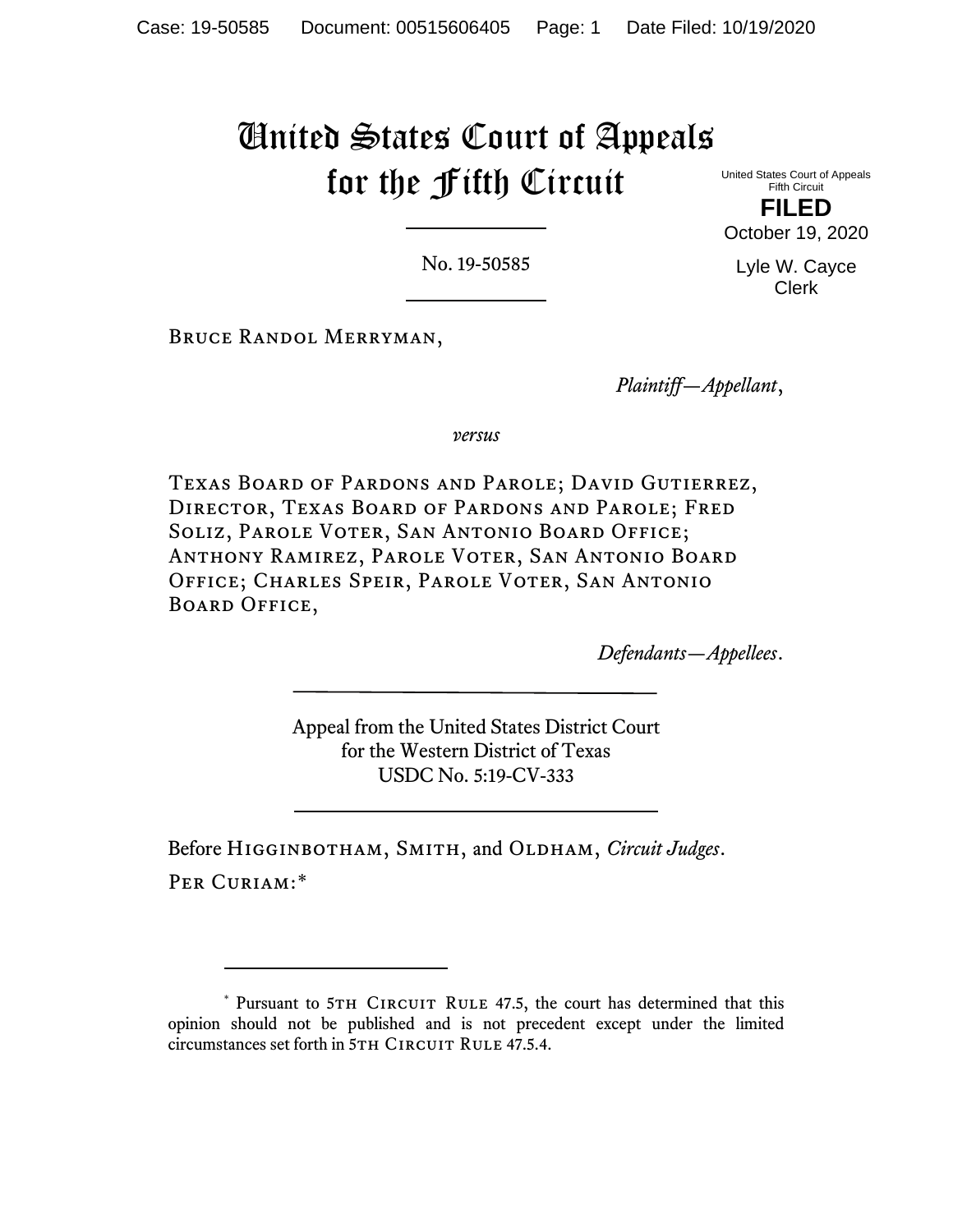## No. 19-50585

Bruce Randol Merryman, Texas prisoner # 1730381, seeks leave to proceed in forma pauperis (IFP) on appeal from the district court's dismissal of his 42 U.S.C. § 1983 civil rights complaint for failure to state a claim. By moving to proceed IFP, Merryman is challenging the district court's certification that his appeal was not taken in good faith. *Baugh v. Taylor*, 117 F.3d 197, 202 (5th Cir. 1997). Our inquiry into Merryman's good faith "is limited to whether the appeal involves legal points arguable on their merits." *Howard v. King*, 707 F.2d 215, 220 (5th Cir. 1983) (internal quotation marks and citation omitted).

The district court concluded that Merryman's claims were barred by *Heck v. Humphrey*, 512 U.S. 477 (1994), Eleventh Amendment sovereign immunity, and absolute immunity. The district court further concluded that Merryman had failed to raise a viable Thirteenth Amendment claim and that his sole remedy was to file a writ of habeas corpus. Merryman fails to address any of these conclusions. Pro se briefs are afforded liberal construction. *See Yohey v. Collins*, 985 F.2d 222, 225 (5th Cir. 1993). Nevertheless, when an appellant fails to identify any error in the district court's analysis, it is the same as if the appellant had not appealed the decision. *Brinkmann v. Dallas Cty. Deputy Sheriff Abner*, 813 F.2d 744, 748 (5th Cir. 1987).

Because Merryman has failed to challenge any factual or legal aspect of the district court's disposition of the claims raised in his complaint or the certification that his appeal is not taken in good faith, he has abandoned the critical issue of his appeal. *See id.* Thus, the appeal lacks arguable merit. *See Howard*, 707 F.2d at 220. Accordingly, Merryman's IFP motion is DENIED. Additionally, because this appeal is frivolous, it is DISMISSED. *See* 5th Cir. R. 42.2; *Baugh*, 117 F.3d at 202 n.24. The district court's dismissal of Merryman's complaint and our dismissal of this appeal both count as strikes under 28 U.S.C. § 1915(g). *See Coleman v. Tollefson*, 135 S. Ct. 1759, 1763-64 (2015). Merryman is CAUTIONED that